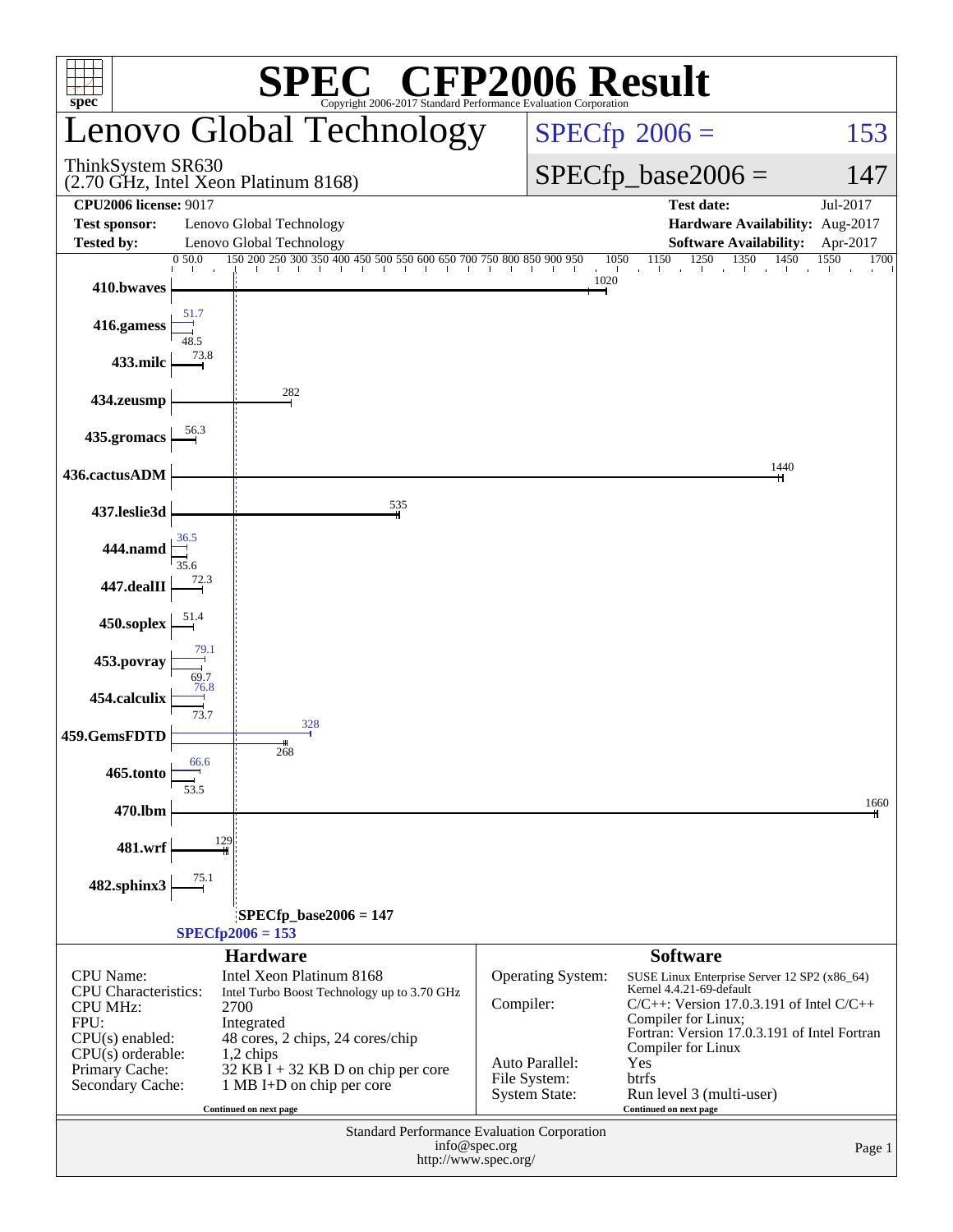

# enovo Global Technology

#### ThinkSystem SR630

(2.70 GHz, Intel Xeon Platinum 8168)

 $SPECfp2006 = 153$  $SPECfp2006 = 153$ 

### $SPECfp\_base2006 = 147$

| <b>CPU2006 license: 9017</b> |                                      |                                 | <b>Test date:</b><br>Jul-2017             |  |  |  |
|------------------------------|--------------------------------------|---------------------------------|-------------------------------------------|--|--|--|
| <b>Test sponsor:</b>         | Lenovo Global Technology             | Hardware Availability: Aug-2017 |                                           |  |  |  |
| <b>Tested by:</b>            | Lenovo Global Technology             |                                 | <b>Software Availability:</b><br>Apr-2017 |  |  |  |
| L3 Cache:                    | 33 MB I+D on chip per chip           | <b>Base Pointers:</b>           | $64$ -bit                                 |  |  |  |
| Other Cache:                 | None                                 | Peak Pointers:                  | $32/64$ -bit                              |  |  |  |
| Memory:                      | 384 GB (24 x 16 GB 2Rx8 PC4-2666V-R) | Other Software:                 | None                                      |  |  |  |
| Disk Subsystem:              | 1 x 800 GB SAS SSD                   |                                 |                                           |  |  |  |
| Other Hardware:              | None                                 |                                 |                                           |  |  |  |

**[Results Table](http://www.spec.org/auto/cpu2006/Docs/result-fields.html#ResultsTable)**

|                        | Results Table                                                                                            |              |                |       |                |              |                |              |                |              |                |              |
|------------------------|----------------------------------------------------------------------------------------------------------|--------------|----------------|-------|----------------|--------------|----------------|--------------|----------------|--------------|----------------|--------------|
|                        | <b>Base</b>                                                                                              |              |                |       |                |              | <b>Peak</b>    |              |                |              |                |              |
| <b>Benchmark</b>       | <b>Seconds</b>                                                                                           | <b>Ratio</b> | <b>Seconds</b> | Ratio | <b>Seconds</b> | <b>Ratio</b> | <b>Seconds</b> | <b>Ratio</b> | <b>Seconds</b> | <b>Ratio</b> | <b>Seconds</b> | <b>Ratio</b> |
| 410.bwaves             | 13.8                                                                                                     | 982          | 13.3           | 1020  | 13.3           | 1020         | 13.8           | 982          | 13.3           | 1020         | 13.3           | 1020         |
| $416$ .gamess          | 404                                                                                                      | 48.4         | 404            | 48.5  | 404            | 48.5         | 379            | 51.7         | 379            | 51.7         | 379            | 51.6         |
| $433$ .milc            | 124                                                                                                      | 73.8         | 126            | 72.7  | 124            | 73.9         | 124            | 73.8         | 126            | 72.7         | 124            | 73.9         |
| 434.zeusmp             | 32.2                                                                                                     | 283          | 32.3           | 282   | 32.3           | 282          | 32.2           | 283          | 32.3           | 282          | 32.3           | 282          |
| 435.gromacs            | 127                                                                                                      | 56.3         | 127            | 56.3  | 127            | 56.2         | 127            | 56.3         | 127            | 56.3         | 127            | 56.2         |
| 436.cactusADM          | 8.30                                                                                                     | 1440         | 8.29           | 1440  | 8.35           | 1430         | 8.30           | 1440         | 8.29           | 1440         | 8.35           | 1430         |
| 437.leslie3d           | 17.5                                                                                                     | 537          | 17.6           | 535   | 17.7           | 530          | 17.5           | 537          | 17.6           | 535          | 17.7           | 530          |
| 444.namd               | 225                                                                                                      | 35.6         | 225            | 35.6  | 225            | 35.6         | 220            | 36.5         | 220            | 36.5         | 220            | 36.5         |
| $ 447 \text{.}$ dealII | 158                                                                                                      | 72.3         | 159            | 72.2  | 158            | 72.3         | 158            | 72.3         | 159            | 72.2         | 158            | 72.3         |
| $450$ .soplex          | 162                                                                                                      | 51.5         | 163            | 51.3  | 162            | 51.4         | 162            | 51.5         | 163            | 51.3         | 162            | 51.4         |
| 453.povray             | 76.2                                                                                                     | 69.8         | 76.3           | 69.7  | 76.4           | 69.7         | 67.3           | 79.1         | 67.1           | 79.3         | 67.3           | 79.1         |
| $ 454$ .calculix       | 112                                                                                                      | 74.0         | 112            | 73.7  | 112            | 73.7         | 108            | 76.5         | 107            | 76.8         | 107            | 76.8         |
| 459.GemsFDTD           | 40.0                                                                                                     | 265          | 39.0           | 272   | 39.6           | 268          | 32.4           | 328          | 32.6           | 326          | 32.4           | 328          |
| $ 465$ .tonto          | 184                                                                                                      | 53.5         | 187            | 52.7  | 184            | 53.5         | 148            | 66.5         | 148            | 66.6         | 147            | 66.8         |
| 470.1bm                | 8.26                                                                                                     | 1660         | 8.26           | 1660  | 8.29           | 1660         | 8.26           | 1660         | 8.26           | 1660         | 8.29           | 1660         |
| 481.wrf                | 84.1                                                                                                     | 133          | 90.3           | 124   | 86.5           | 129          | 84.1           | 133          | 90.3           | 124          | 86.5           | <u>129</u>   |
| $482$ .sphinx $3$      | 259                                                                                                      | 75.2         | 259            | 75.1  | 260            | 74.9         | 259            | 75.2         | 259            | 75.1         | 260            | 74.9         |
|                        | Results appear in the order in which they were run. Bold underlined text indicates a median measurement. |              |                |       |                |              |                |              |                |              |                |              |

#### **[Operating System Notes](http://www.spec.org/auto/cpu2006/Docs/result-fields.html#OperatingSystemNotes)**

Stack size set to unlimited using "ulimit -s unlimited"

#### **[Platform Notes](http://www.spec.org/auto/cpu2006/Docs/result-fields.html#PlatformNotes)**

BIOS configuration: Choose Operating Mode set to Maximum Performance Hyper-Threading set to Disable LLC dead line alloc set to Disable Sysinfo program /home/cpu2006-1.2-ic17.0u3/config/sysinfo.rev6993 Revision 6993 of 2015-11-06 (b5e8d4b4eb51ed28d7f98696cbe290c1) running on Cable-SPECcpu2006-SUSE12SP2 Thu Jul 6 16:49:26 2017

 This section contains SUT (System Under Test) info as seen by some common utilities. To remove or add to this section, see: Continued on next page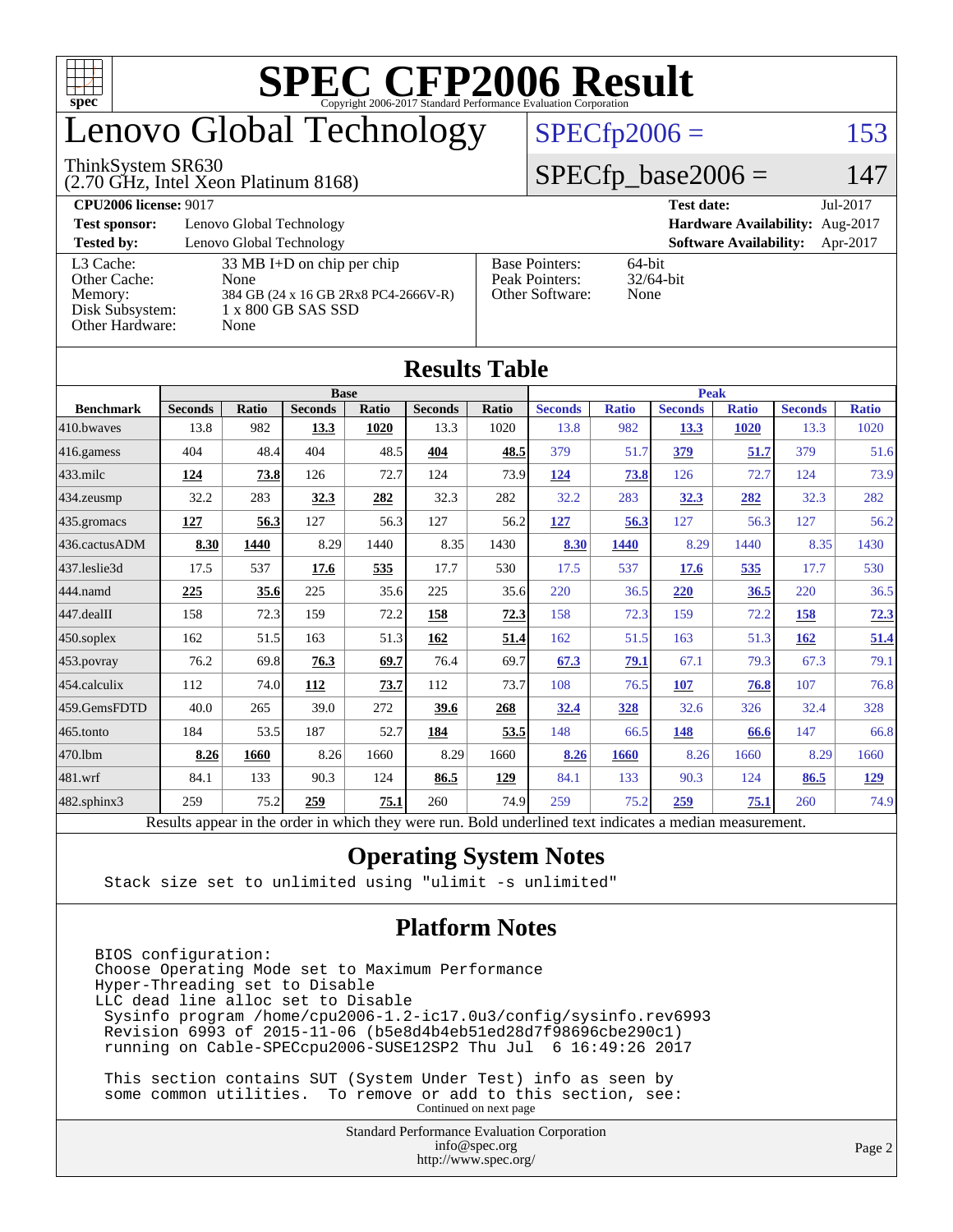

## enovo Global Technology

ThinkSystem SR630

 $SPECTp2006 = 153$ 

(2.70 GHz, Intel Xeon Platinum 8168)

 $SPECTp\_base2006 = 147$ 

**[CPU2006 license:](http://www.spec.org/auto/cpu2006/Docs/result-fields.html#CPU2006license)** 9017 **[Test date:](http://www.spec.org/auto/cpu2006/Docs/result-fields.html#Testdate)** Jul-2017

**[Test sponsor:](http://www.spec.org/auto/cpu2006/Docs/result-fields.html#Testsponsor)** Lenovo Global Technology **[Hardware Availability:](http://www.spec.org/auto/cpu2006/Docs/result-fields.html#HardwareAvailability)** Aug-2017 **[Tested by:](http://www.spec.org/auto/cpu2006/Docs/result-fields.html#Testedby)** Lenovo Global Technology **[Software Availability:](http://www.spec.org/auto/cpu2006/Docs/result-fields.html#SoftwareAvailability)** Apr-2017

#### **[Platform Notes \(Continued\)](http://www.spec.org/auto/cpu2006/Docs/result-fields.html#PlatformNotes)**

Standard Performance Evaluation Corporation [info@spec.org](mailto:info@spec.org) <http://www.spec.org/cpu2006/Docs/config.html#sysinfo> From /proc/cpuinfo model name : Intel(R) Xeon(R) Platinum 8168 CPU @ 2.70GHz 2 "physical id"s (chips) 48 "processors" cores, siblings (Caution: counting these is hw and system dependent. The following excerpts from /proc/cpuinfo might not be reliable. Use with caution.) cpu cores : 24 siblings physical 0: cores 0 1 2 3 4 5 8 9 10 11 12 13 16 17 18 19 20 21 24 25 26 27 28 29 physical 1: cores 0 1 2 3 4 5 8 9 10 11 12 13 16 17 18 19 20 21 24 25 26 27 28 29 cache size : 33792 KB From /proc/meminfo MemTotal: 395892352 kB<br>HugePages Total: 0 HugePages\_Total: 0 Hugepagesize: 2048 kB From /etc/\*release\* /etc/\*version\* SuSE-release: SUSE Linux Enterprise Server 12 (x86\_64) VERSION = 12 PATCHLEVEL = 2 # This file is deprecated and will be removed in a future service pack or release. # Please check /etc/os-release for details about this release. os-release: NAME="SLES" VERSION="12-SP2" VERSION\_ID="12.2" PRETTY\_NAME="SUSE Linux Enterprise Server 12 SP2" ID="sles" ANSI\_COLOR="0;32" CPE\_NAME="cpe:/o:suse:sles:12:sp2" uname -a: Linux Cable-SPECcpu2006-SUSE12SP2 4.4.21-69-default #1 SMP Tue Oct 25 10:58:20 UTC 2016 (9464f67) x86\_64 x86\_64 x86\_64 GNU/Linux run-level 3 Jul 6 16:48 SPEC is set to: /home/cpu2006-1.2-ic17.0u3 Filesystem Type Size Used Avail Use% Mounted on<br>
/dev/sda2 btrfs 744G 180G 560G 25% /home /dev/sda2 btrfs 744G 180G 560G 25% /home Additional information from dmidecode: Warning: Use caution when you interpret this section. The 'dmidecode' program reads system data which is "intended to allow hardware to be accurately Continued on next page

<http://www.spec.org/>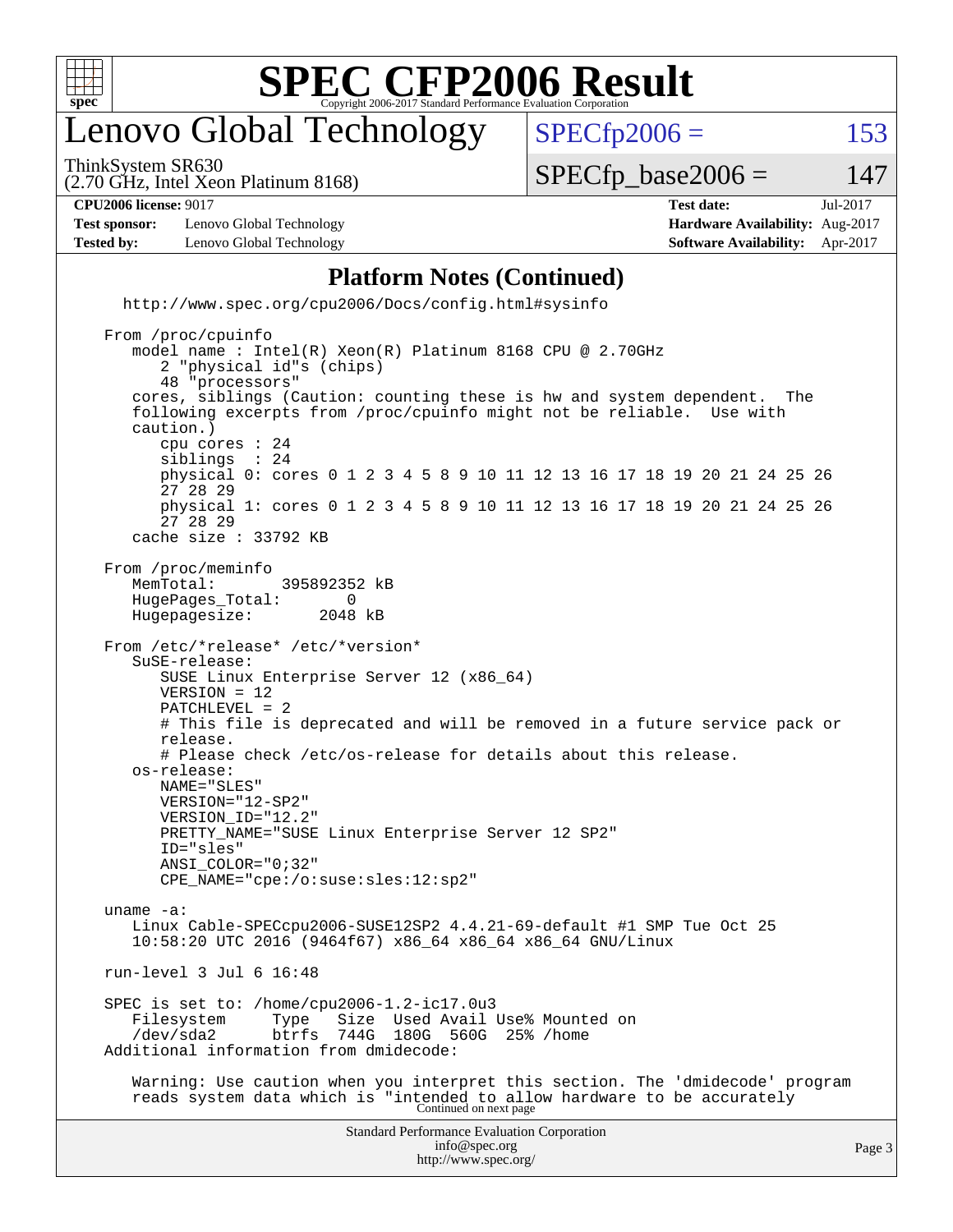

## enovo Global Technology

ThinkSystem SR630

 $SPECfp2006 = 153$  $SPECfp2006 = 153$ 

(2.70 GHz, Intel Xeon Platinum 8168)

 $SPECTp\_base2006 = 147$ 

**[CPU2006 license:](http://www.spec.org/auto/cpu2006/Docs/result-fields.html#CPU2006license)** 9017 **[Test date:](http://www.spec.org/auto/cpu2006/Docs/result-fields.html#Testdate)** Jul-2017

**[Test sponsor:](http://www.spec.org/auto/cpu2006/Docs/result-fields.html#Testsponsor)** Lenovo Global Technology **[Hardware Availability:](http://www.spec.org/auto/cpu2006/Docs/result-fields.html#HardwareAvailability)** Aug-2017 **[Tested by:](http://www.spec.org/auto/cpu2006/Docs/result-fields.html#Testedby)** Lenovo Global Technology **[Software Availability:](http://www.spec.org/auto/cpu2006/Docs/result-fields.html#SoftwareAvailability)** Apr-2017

#### **[Platform Notes \(Continued\)](http://www.spec.org/auto/cpu2006/Docs/result-fields.html#PlatformNotes)**

 determined", but the intent may not be met, as there are frequent changes to hardware, firmware, and the "DMTF SMBIOS" standard.

 BIOS Lenovo -[IVE109Q-1.00]- 06/28/2017 Memory: 24x Samsung M393A2K43BB1-CTD 16 GB 2 rank 2666 MHz

(End of data from sysinfo program)

#### **[General Notes](http://www.spec.org/auto/cpu2006/Docs/result-fields.html#GeneralNotes)**

Environment variables set by runspec before the start of the run:  $KMP$  AFFINITY = "granularity=fine, compact" LD\_LIBRARY\_PATH = "/home/cpu2006-1.2-ic17.0u3/lib/ia32:/home/cpu2006-1.2-ic17.0u3/lib/intel64:/home/cpu2006-1.2-ic17.0u3/sh10.2" OMP\_NUM\_THREADS = "48"

 Binaries compiled on a system with 1x Intel Core i7-4790 CPU + 32GB RAM memory using Redhat Enterprise Linux 7.2 Transparent Huge Pages disabled with: echo never > /sys/kernel/mm/transparent\_hugepage/enabled Filesystem page cache cleared with: shell invocation of 'sync; echo 3 > /proc/sys/vm/drop\_caches' prior to run

### **[Base Compiler Invocation](http://www.spec.org/auto/cpu2006/Docs/result-fields.html#BaseCompilerInvocation)**

[C benchmarks](http://www.spec.org/auto/cpu2006/Docs/result-fields.html#Cbenchmarks): [icc -m64](http://www.spec.org/cpu2006/results/res2017q4/cpu2006-20170918-49581.flags.html#user_CCbase_intel_icc_64bit_bda6cc9af1fdbb0edc3795bac97ada53)

[C++ benchmarks:](http://www.spec.org/auto/cpu2006/Docs/result-fields.html#CXXbenchmarks) [icpc -m64](http://www.spec.org/cpu2006/results/res2017q4/cpu2006-20170918-49581.flags.html#user_CXXbase_intel_icpc_64bit_fc66a5337ce925472a5c54ad6a0de310)

[Fortran benchmarks](http://www.spec.org/auto/cpu2006/Docs/result-fields.html#Fortranbenchmarks): [ifort -m64](http://www.spec.org/cpu2006/results/res2017q4/cpu2006-20170918-49581.flags.html#user_FCbase_intel_ifort_64bit_ee9d0fb25645d0210d97eb0527dcc06e)

[Benchmarks using both Fortran and C](http://www.spec.org/auto/cpu2006/Docs/result-fields.html#BenchmarksusingbothFortranandC): [icc -m64](http://www.spec.org/cpu2006/results/res2017q4/cpu2006-20170918-49581.flags.html#user_CC_FCbase_intel_icc_64bit_bda6cc9af1fdbb0edc3795bac97ada53) [ifort -m64](http://www.spec.org/cpu2006/results/res2017q4/cpu2006-20170918-49581.flags.html#user_CC_FCbase_intel_ifort_64bit_ee9d0fb25645d0210d97eb0527dcc06e)

### **[Base Portability Flags](http://www.spec.org/auto/cpu2006/Docs/result-fields.html#BasePortabilityFlags)**

 410.bwaves: [-DSPEC\\_CPU\\_LP64](http://www.spec.org/cpu2006/results/res2017q4/cpu2006-20170918-49581.flags.html#suite_basePORTABILITY410_bwaves_DSPEC_CPU_LP64) 416.gamess: [-DSPEC\\_CPU\\_LP64](http://www.spec.org/cpu2006/results/res2017q4/cpu2006-20170918-49581.flags.html#suite_basePORTABILITY416_gamess_DSPEC_CPU_LP64) 433.milc: [-DSPEC\\_CPU\\_LP64](http://www.spec.org/cpu2006/results/res2017q4/cpu2006-20170918-49581.flags.html#suite_basePORTABILITY433_milc_DSPEC_CPU_LP64) 434.zeusmp: [-DSPEC\\_CPU\\_LP64](http://www.spec.org/cpu2006/results/res2017q4/cpu2006-20170918-49581.flags.html#suite_basePORTABILITY434_zeusmp_DSPEC_CPU_LP64) 435.gromacs: [-DSPEC\\_CPU\\_LP64](http://www.spec.org/cpu2006/results/res2017q4/cpu2006-20170918-49581.flags.html#suite_basePORTABILITY435_gromacs_DSPEC_CPU_LP64) [-nofor\\_main](http://www.spec.org/cpu2006/results/res2017q4/cpu2006-20170918-49581.flags.html#user_baseLDPORTABILITY435_gromacs_f-nofor_main) 436.cactusADM: [-DSPEC\\_CPU\\_LP64](http://www.spec.org/cpu2006/results/res2017q4/cpu2006-20170918-49581.flags.html#suite_basePORTABILITY436_cactusADM_DSPEC_CPU_LP64) [-nofor\\_main](http://www.spec.org/cpu2006/results/res2017q4/cpu2006-20170918-49581.flags.html#user_baseLDPORTABILITY436_cactusADM_f-nofor_main) 437.leslie3d: [-DSPEC\\_CPU\\_LP64](http://www.spec.org/cpu2006/results/res2017q4/cpu2006-20170918-49581.flags.html#suite_basePORTABILITY437_leslie3d_DSPEC_CPU_LP64)

Continued on next page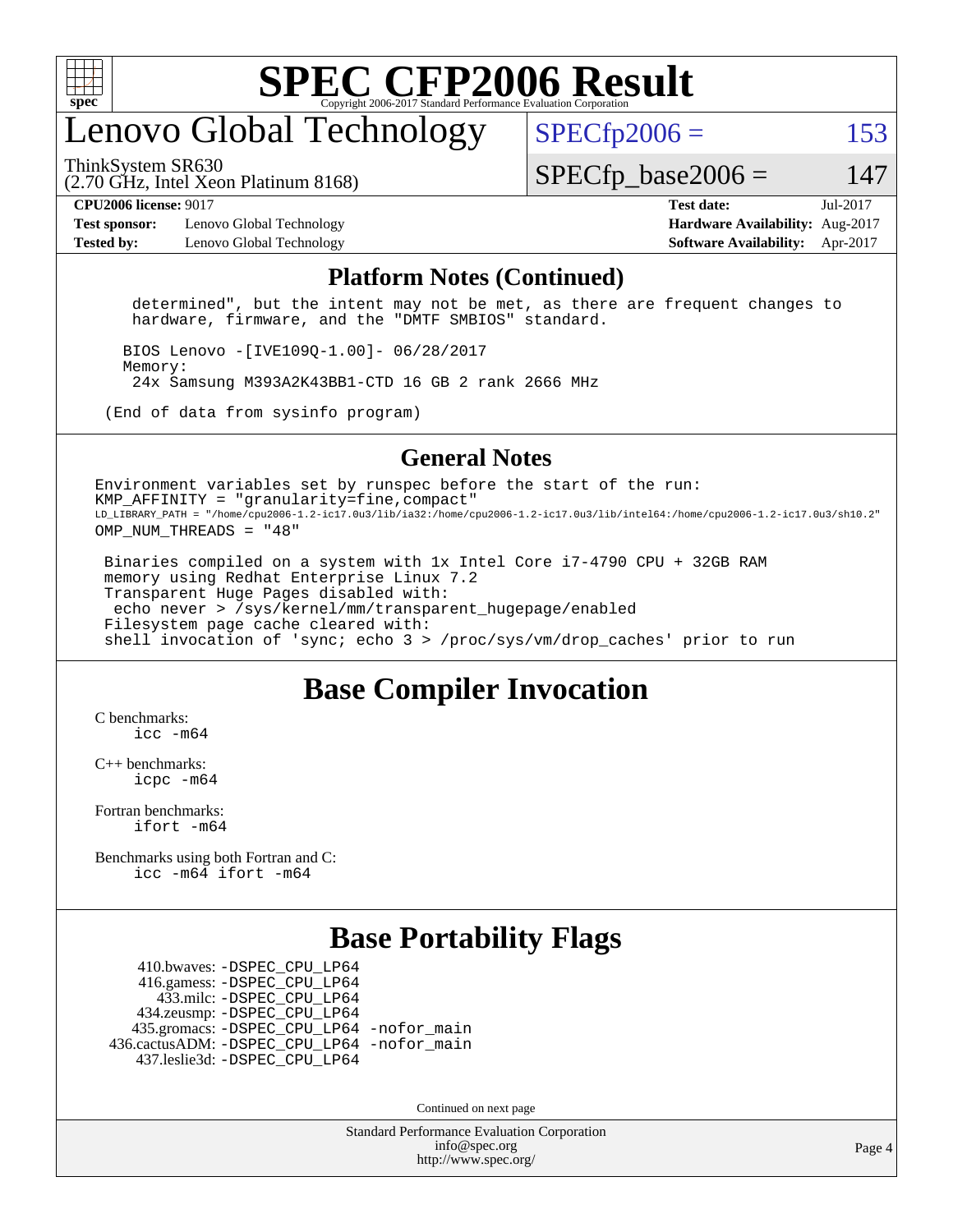

enovo Global Technology

ThinkSystem SR630

 $SPECTp2006 = 153$ 

(2.70 GHz, Intel Xeon Platinum 8168)

 $SPECTp\_base2006 = 147$ 

**[Test sponsor:](http://www.spec.org/auto/cpu2006/Docs/result-fields.html#Testsponsor)** Lenovo Global Technology **[Hardware Availability:](http://www.spec.org/auto/cpu2006/Docs/result-fields.html#HardwareAvailability)** Aug-2017

**[CPU2006 license:](http://www.spec.org/auto/cpu2006/Docs/result-fields.html#CPU2006license)** 9017 **[Test date:](http://www.spec.org/auto/cpu2006/Docs/result-fields.html#Testdate)** Jul-2017 **[Tested by:](http://www.spec.org/auto/cpu2006/Docs/result-fields.html#Testedby)** Lenovo Global Technology **[Software Availability:](http://www.spec.org/auto/cpu2006/Docs/result-fields.html#SoftwareAvailability)** Apr-2017

### **[Base Portability Flags \(Continued\)](http://www.spec.org/auto/cpu2006/Docs/result-fields.html#BasePortabilityFlags)**

 444.namd: [-DSPEC\\_CPU\\_LP64](http://www.spec.org/cpu2006/results/res2017q4/cpu2006-20170918-49581.flags.html#suite_basePORTABILITY444_namd_DSPEC_CPU_LP64) 447.dealII: [-DSPEC\\_CPU\\_LP64](http://www.spec.org/cpu2006/results/res2017q4/cpu2006-20170918-49581.flags.html#suite_basePORTABILITY447_dealII_DSPEC_CPU_LP64) 450.soplex: [-DSPEC\\_CPU\\_LP64](http://www.spec.org/cpu2006/results/res2017q4/cpu2006-20170918-49581.flags.html#suite_basePORTABILITY450_soplex_DSPEC_CPU_LP64) 453.povray: [-DSPEC\\_CPU\\_LP64](http://www.spec.org/cpu2006/results/res2017q4/cpu2006-20170918-49581.flags.html#suite_basePORTABILITY453_povray_DSPEC_CPU_LP64) 454.calculix: [-DSPEC\\_CPU\\_LP64](http://www.spec.org/cpu2006/results/res2017q4/cpu2006-20170918-49581.flags.html#suite_basePORTABILITY454_calculix_DSPEC_CPU_LP64) [-nofor\\_main](http://www.spec.org/cpu2006/results/res2017q4/cpu2006-20170918-49581.flags.html#user_baseLDPORTABILITY454_calculix_f-nofor_main) 459.GemsFDTD: [-DSPEC\\_CPU\\_LP64](http://www.spec.org/cpu2006/results/res2017q4/cpu2006-20170918-49581.flags.html#suite_basePORTABILITY459_GemsFDTD_DSPEC_CPU_LP64) 465.tonto: [-DSPEC\\_CPU\\_LP64](http://www.spec.org/cpu2006/results/res2017q4/cpu2006-20170918-49581.flags.html#suite_basePORTABILITY465_tonto_DSPEC_CPU_LP64) 470.lbm: [-DSPEC\\_CPU\\_LP64](http://www.spec.org/cpu2006/results/res2017q4/cpu2006-20170918-49581.flags.html#suite_basePORTABILITY470_lbm_DSPEC_CPU_LP64) 482.sphinx3: [-DSPEC\\_CPU\\_LP64](http://www.spec.org/cpu2006/results/res2017q4/cpu2006-20170918-49581.flags.html#suite_basePORTABILITY482_sphinx3_DSPEC_CPU_LP64)

481.wrf: [-DSPEC\\_CPU\\_LP64](http://www.spec.org/cpu2006/results/res2017q4/cpu2006-20170918-49581.flags.html#suite_basePORTABILITY481_wrf_DSPEC_CPU_LP64) [-DSPEC\\_CPU\\_CASE\\_FLAG](http://www.spec.org/cpu2006/results/res2017q4/cpu2006-20170918-49581.flags.html#b481.wrf_baseCPORTABILITY_DSPEC_CPU_CASE_FLAG) [-DSPEC\\_CPU\\_LINUX](http://www.spec.org/cpu2006/results/res2017q4/cpu2006-20170918-49581.flags.html#b481.wrf_baseCPORTABILITY_DSPEC_CPU_LINUX)

### **[Base Optimization Flags](http://www.spec.org/auto/cpu2006/Docs/result-fields.html#BaseOptimizationFlags)**

[C benchmarks](http://www.spec.org/auto/cpu2006/Docs/result-fields.html#Cbenchmarks):

[-xCORE-AVX2](http://www.spec.org/cpu2006/results/res2017q4/cpu2006-20170918-49581.flags.html#user_CCbase_f-xCORE-AVX2) [-ipo](http://www.spec.org/cpu2006/results/res2017q4/cpu2006-20170918-49581.flags.html#user_CCbase_f-ipo) [-O3](http://www.spec.org/cpu2006/results/res2017q4/cpu2006-20170918-49581.flags.html#user_CCbase_f-O3) [-no-prec-div](http://www.spec.org/cpu2006/results/res2017q4/cpu2006-20170918-49581.flags.html#user_CCbase_f-no-prec-div) [-parallel](http://www.spec.org/cpu2006/results/res2017q4/cpu2006-20170918-49581.flags.html#user_CCbase_f-parallel) [-qopt-prefetch](http://www.spec.org/cpu2006/results/res2017q4/cpu2006-20170918-49581.flags.html#user_CCbase_f-qopt-prefetch)

[C++ benchmarks:](http://www.spec.org/auto/cpu2006/Docs/result-fields.html#CXXbenchmarks) [-xCORE-AVX2](http://www.spec.org/cpu2006/results/res2017q4/cpu2006-20170918-49581.flags.html#user_CXXbase_f-xCORE-AVX2) [-ipo](http://www.spec.org/cpu2006/results/res2017q4/cpu2006-20170918-49581.flags.html#user_CXXbase_f-ipo) [-O3](http://www.spec.org/cpu2006/results/res2017q4/cpu2006-20170918-49581.flags.html#user_CXXbase_f-O3) [-no-prec-div](http://www.spec.org/cpu2006/results/res2017q4/cpu2006-20170918-49581.flags.html#user_CXXbase_f-no-prec-div) [-qopt-prefetch](http://www.spec.org/cpu2006/results/res2017q4/cpu2006-20170918-49581.flags.html#user_CXXbase_f-qopt-prefetch)

[Fortran benchmarks](http://www.spec.org/auto/cpu2006/Docs/result-fields.html#Fortranbenchmarks): [-xCORE-AVX2](http://www.spec.org/cpu2006/results/res2017q4/cpu2006-20170918-49581.flags.html#user_FCbase_f-xCORE-AVX2) [-ipo](http://www.spec.org/cpu2006/results/res2017q4/cpu2006-20170918-49581.flags.html#user_FCbase_f-ipo) [-O3](http://www.spec.org/cpu2006/results/res2017q4/cpu2006-20170918-49581.flags.html#user_FCbase_f-O3) [-no-prec-div](http://www.spec.org/cpu2006/results/res2017q4/cpu2006-20170918-49581.flags.html#user_FCbase_f-no-prec-div) [-parallel](http://www.spec.org/cpu2006/results/res2017q4/cpu2006-20170918-49581.flags.html#user_FCbase_f-parallel) [-qopt-prefetch](http://www.spec.org/cpu2006/results/res2017q4/cpu2006-20170918-49581.flags.html#user_FCbase_f-qopt-prefetch)

[Benchmarks using both Fortran and C](http://www.spec.org/auto/cpu2006/Docs/result-fields.html#BenchmarksusingbothFortranandC): [-xCORE-AVX2](http://www.spec.org/cpu2006/results/res2017q4/cpu2006-20170918-49581.flags.html#user_CC_FCbase_f-xCORE-AVX2) [-ipo](http://www.spec.org/cpu2006/results/res2017q4/cpu2006-20170918-49581.flags.html#user_CC_FCbase_f-ipo) [-O3](http://www.spec.org/cpu2006/results/res2017q4/cpu2006-20170918-49581.flags.html#user_CC_FCbase_f-O3) [-no-prec-div](http://www.spec.org/cpu2006/results/res2017q4/cpu2006-20170918-49581.flags.html#user_CC_FCbase_f-no-prec-div) [-parallel](http://www.spec.org/cpu2006/results/res2017q4/cpu2006-20170918-49581.flags.html#user_CC_FCbase_f-parallel) [-qopt-prefetch](http://www.spec.org/cpu2006/results/res2017q4/cpu2006-20170918-49581.flags.html#user_CC_FCbase_f-qopt-prefetch)

### **[Peak Compiler Invocation](http://www.spec.org/auto/cpu2006/Docs/result-fields.html#PeakCompilerInvocation)**

[C benchmarks](http://www.spec.org/auto/cpu2006/Docs/result-fields.html#Cbenchmarks): [icc -m64](http://www.spec.org/cpu2006/results/res2017q4/cpu2006-20170918-49581.flags.html#user_CCpeak_intel_icc_64bit_bda6cc9af1fdbb0edc3795bac97ada53)

[C++ benchmarks:](http://www.spec.org/auto/cpu2006/Docs/result-fields.html#CXXbenchmarks) [icpc -m64](http://www.spec.org/cpu2006/results/res2017q4/cpu2006-20170918-49581.flags.html#user_CXXpeak_intel_icpc_64bit_fc66a5337ce925472a5c54ad6a0de310)

[Fortran benchmarks](http://www.spec.org/auto/cpu2006/Docs/result-fields.html#Fortranbenchmarks): [ifort -m64](http://www.spec.org/cpu2006/results/res2017q4/cpu2006-20170918-49581.flags.html#user_FCpeak_intel_ifort_64bit_ee9d0fb25645d0210d97eb0527dcc06e)

[Benchmarks using both Fortran and C](http://www.spec.org/auto/cpu2006/Docs/result-fields.html#BenchmarksusingbothFortranandC): [icc -m64](http://www.spec.org/cpu2006/results/res2017q4/cpu2006-20170918-49581.flags.html#user_CC_FCpeak_intel_icc_64bit_bda6cc9af1fdbb0edc3795bac97ada53) [ifort -m64](http://www.spec.org/cpu2006/results/res2017q4/cpu2006-20170918-49581.flags.html#user_CC_FCpeak_intel_ifort_64bit_ee9d0fb25645d0210d97eb0527dcc06e)

### **[Peak Portability Flags](http://www.spec.org/auto/cpu2006/Docs/result-fields.html#PeakPortabilityFlags)**

Same as Base Portability Flags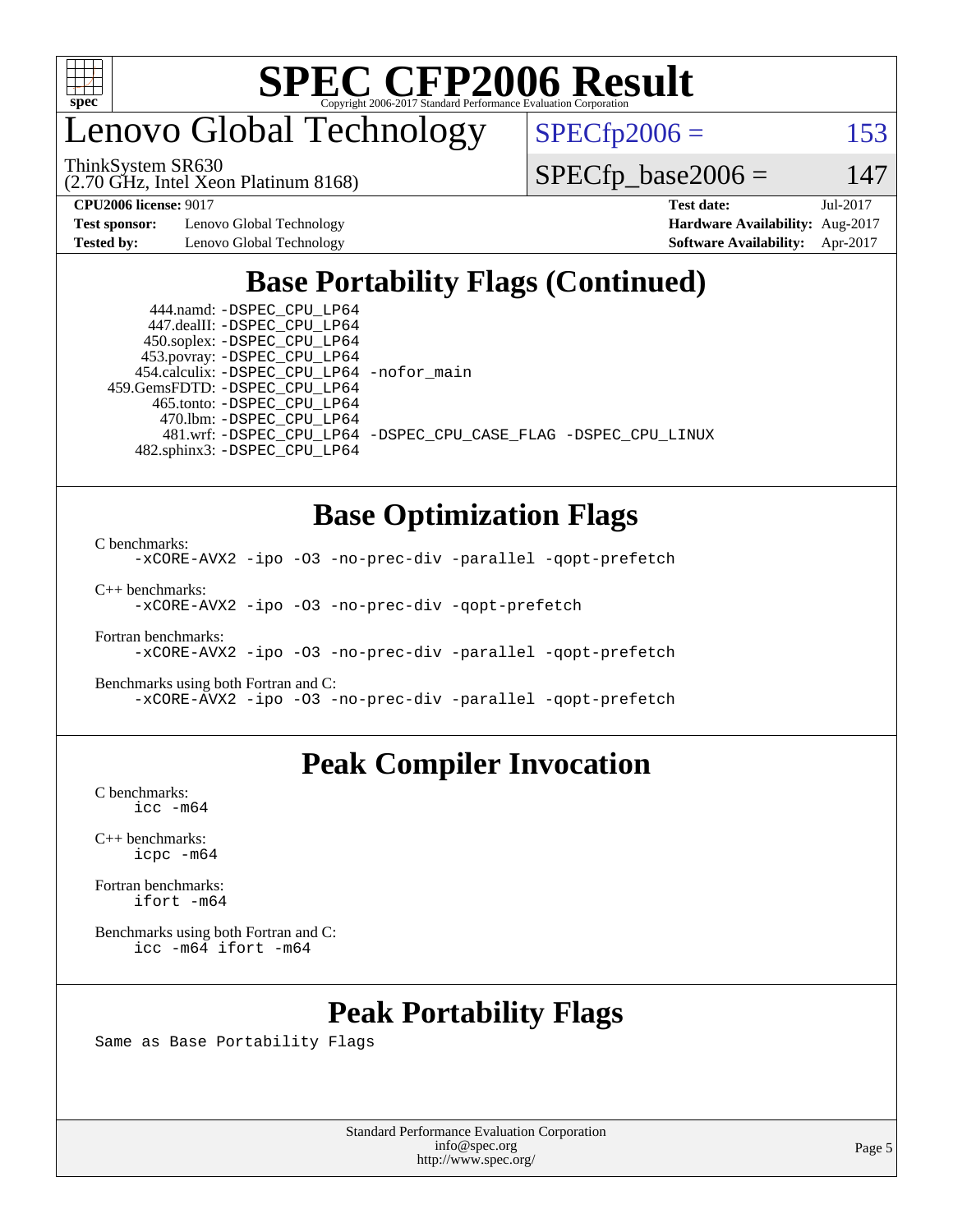

## enovo Global Technology

ThinkSystem SR630

 $SPECTp2006 = 153$ 

(2.70 GHz, Intel Xeon Platinum 8168)

 $SPECTp\_base2006 = 147$ 

**[Test sponsor:](http://www.spec.org/auto/cpu2006/Docs/result-fields.html#Testsponsor)** Lenovo Global Technology **[Hardware Availability:](http://www.spec.org/auto/cpu2006/Docs/result-fields.html#HardwareAvailability)** Aug-2017 **[Tested by:](http://www.spec.org/auto/cpu2006/Docs/result-fields.html#Testedby)** Lenovo Global Technology **[Software Availability:](http://www.spec.org/auto/cpu2006/Docs/result-fields.html#SoftwareAvailability)** Apr-2017

**[CPU2006 license:](http://www.spec.org/auto/cpu2006/Docs/result-fields.html#CPU2006license)** 9017 **[Test date:](http://www.spec.org/auto/cpu2006/Docs/result-fields.html#Testdate)** Jul-2017

## **[Peak Optimization Flags](http://www.spec.org/auto/cpu2006/Docs/result-fields.html#PeakOptimizationFlags)**

[C benchmarks](http://www.spec.org/auto/cpu2006/Docs/result-fields.html#Cbenchmarks):

433.milc: basepeak = yes

 $470$ .lbm: basepeak = yes

 $482$ .sphinx3: basepeak = yes

[C++ benchmarks:](http://www.spec.org/auto/cpu2006/Docs/result-fields.html#CXXbenchmarks)

 444.namd: [-prof-gen](http://www.spec.org/cpu2006/results/res2017q4/cpu2006-20170918-49581.flags.html#user_peakPASS1_CXXFLAGSPASS1_LDFLAGS444_namd_prof_gen_e43856698f6ca7b7e442dfd80e94a8fc)(pass 1) [-prof-use](http://www.spec.org/cpu2006/results/res2017q4/cpu2006-20170918-49581.flags.html#user_peakPASS2_CXXFLAGSPASS2_LDFLAGS444_namd_prof_use_bccf7792157ff70d64e32fe3e1250b55)(pass 2) [-xCORE-AVX2](http://www.spec.org/cpu2006/results/res2017q4/cpu2006-20170918-49581.flags.html#user_peakPASS2_CXXFLAGSPASS2_LDFLAGS444_namd_f-xCORE-AVX2)(pass 2)  $-par-num-threads=1(pass 1) -ipo(pass 2) -O3(pass 2)$  $-par-num-threads=1(pass 1) -ipo(pass 2) -O3(pass 2)$  $-par-num-threads=1(pass 1) -ipo(pass 2) -O3(pass 2)$  $-par-num-threads=1(pass 1) -ipo(pass 2) -O3(pass 2)$  $-par-num-threads=1(pass 1) -ipo(pass 2) -O3(pass 2)$  $-par-num-threads=1(pass 1) -ipo(pass 2) -O3(pass 2)$ [-no-prec-div](http://www.spec.org/cpu2006/results/res2017q4/cpu2006-20170918-49581.flags.html#user_peakPASS2_CXXFLAGSPASS2_LDFLAGS444_namd_f-no-prec-div)(pass 2) [-fno-alias](http://www.spec.org/cpu2006/results/res2017q4/cpu2006-20170918-49581.flags.html#user_peakCXXOPTIMIZEOPTIMIZE444_namd_f-no-alias_694e77f6c5a51e658e82ccff53a9e63a) [-auto-ilp32](http://www.spec.org/cpu2006/results/res2017q4/cpu2006-20170918-49581.flags.html#user_peakCXXOPTIMIZE444_namd_f-auto-ilp32)

447.dealII: basepeak = yes

 $450$ .soplex: basepeak = yes

```
 453.povray: -prof-gen(pass 1) -prof-use(pass 2) -xCORE-AVX2(pass 2)
         -par-num-threads=1-ipo-O3(pass 2)-no-prec-div(pass 2) -unroll4 -ansi-alias
```
[Fortran benchmarks](http://www.spec.org/auto/cpu2006/Docs/result-fields.html#Fortranbenchmarks):

 $410.bwaves: basepeak = yes$ 

 416.gamess: [-prof-gen](http://www.spec.org/cpu2006/results/res2017q4/cpu2006-20170918-49581.flags.html#user_peakPASS1_FFLAGSPASS1_LDFLAGS416_gamess_prof_gen_e43856698f6ca7b7e442dfd80e94a8fc)(pass 1) [-prof-use](http://www.spec.org/cpu2006/results/res2017q4/cpu2006-20170918-49581.flags.html#user_peakPASS2_FFLAGSPASS2_LDFLAGS416_gamess_prof_use_bccf7792157ff70d64e32fe3e1250b55)(pass 2) [-xCORE-AVX2](http://www.spec.org/cpu2006/results/res2017q4/cpu2006-20170918-49581.flags.html#user_peakPASS2_FFLAGSPASS2_LDFLAGS416_gamess_f-xCORE-AVX2)(pass 2)  $-par-num-threads=1(pass 1) -ipo(pass 2) -O3(pass 2)$  $-par-num-threads=1(pass 1) -ipo(pass 2) -O3(pass 2)$  $-par-num-threads=1(pass 1) -ipo(pass 2) -O3(pass 2)$  $-par-num-threads=1(pass 1) -ipo(pass 2) -O3(pass 2)$  $-par-num-threads=1(pass 1) -ipo(pass 2) -O3(pass 2)$  $-par-num-threads=1(pass 1) -ipo(pass 2) -O3(pass 2)$ [-no-prec-div](http://www.spec.org/cpu2006/results/res2017q4/cpu2006-20170918-49581.flags.html#user_peakPASS2_FFLAGSPASS2_LDFLAGS416_gamess_f-no-prec-div)(pass 2) [-unroll2](http://www.spec.org/cpu2006/results/res2017q4/cpu2006-20170918-49581.flags.html#user_peakOPTIMIZE416_gamess_f-unroll_784dae83bebfb236979b41d2422d7ec2) [-inline-level=0](http://www.spec.org/cpu2006/results/res2017q4/cpu2006-20170918-49581.flags.html#user_peakOPTIMIZE416_gamess_f-inline-level_318d07a09274ad25e8d15dbfaa68ba50) [-scalar-rep-](http://www.spec.org/cpu2006/results/res2017q4/cpu2006-20170918-49581.flags.html#user_peakOPTIMIZE416_gamess_f-disablescalarrep_abbcad04450fb118e4809c81d83c8a1d)

 $434$ .zeusmp: basepeak = yes

437.leslie3d: basepeak = yes

```
 459.GemsFDTD: -prof-gen(pass 1) -prof-use(pass 2) -xCORE-AVX2(pass 2)
            -par-num-threads=1-ipo-O3(pass 2)-no-prec-div(pass 2) -unroll2 -inline-level=0
            -qopt-prefetch -parallel
```
 465.tonto: [-prof-gen](http://www.spec.org/cpu2006/results/res2017q4/cpu2006-20170918-49581.flags.html#user_peakPASS1_FFLAGSPASS1_LDFLAGS465_tonto_prof_gen_e43856698f6ca7b7e442dfd80e94a8fc)(pass 1) [-prof-use](http://www.spec.org/cpu2006/results/res2017q4/cpu2006-20170918-49581.flags.html#user_peakPASS2_FFLAGSPASS2_LDFLAGS465_tonto_prof_use_bccf7792157ff70d64e32fe3e1250b55)(pass 2) [-xCORE-AVX2](http://www.spec.org/cpu2006/results/res2017q4/cpu2006-20170918-49581.flags.html#user_peakPASS2_FFLAGSPASS2_LDFLAGS465_tonto_f-xCORE-AVX2)(pass 2)  $-par-num-threads=1(pass 1) -ipo(pass 2) -O3(pass 2)$  $-par-num-threads=1(pass 1) -ipo(pass 2) -O3(pass 2)$  $-par-num-threads=1(pass 1) -ipo(pass 2) -O3(pass 2)$  $-par-num-threads=1(pass 1) -ipo(pass 2) -O3(pass 2)$  $-par-num-threads=1(pass 1) -ipo(pass 2) -O3(pass 2)$  $-par-num-threads=1(pass 1) -ipo(pass 2) -O3(pass 2)$ [-no-prec-div](http://www.spec.org/cpu2006/results/res2017q4/cpu2006-20170918-49581.flags.html#user_peakPASS2_FFLAGSPASS2_LDFLAGS465_tonto_f-no-prec-div)(pass 2) [-inline-calloc](http://www.spec.org/cpu2006/results/res2017q4/cpu2006-20170918-49581.flags.html#user_peakOPTIMIZE465_tonto_f-inline-calloc) [-qopt-malloc-options=3](http://www.spec.org/cpu2006/results/res2017q4/cpu2006-20170918-49581.flags.html#user_peakOPTIMIZE465_tonto_f-qopt-malloc-options_0fcb435012e78f27d57f473818e45fe4) [-auto](http://www.spec.org/cpu2006/results/res2017q4/cpu2006-20170918-49581.flags.html#user_peakOPTIMIZE465_tonto_f-auto) [-unroll4](http://www.spec.org/cpu2006/results/res2017q4/cpu2006-20170918-49581.flags.html#user_peakOPTIMIZE465_tonto_f-unroll_4e5e4ed65b7fd20bdcd365bec371b81f)

[Benchmarks using both Fortran and C](http://www.spec.org/auto/cpu2006/Docs/result-fields.html#BenchmarksusingbothFortranandC):

435.gromacs: basepeak = yes

 $436.cactusADM:basepeak = yes$ 

Continued on next page

| <b>Standard Performance Evaluation Corporation</b> |
|----------------------------------------------------|
| info@spec.org                                      |
| http://www.spec.org/                               |